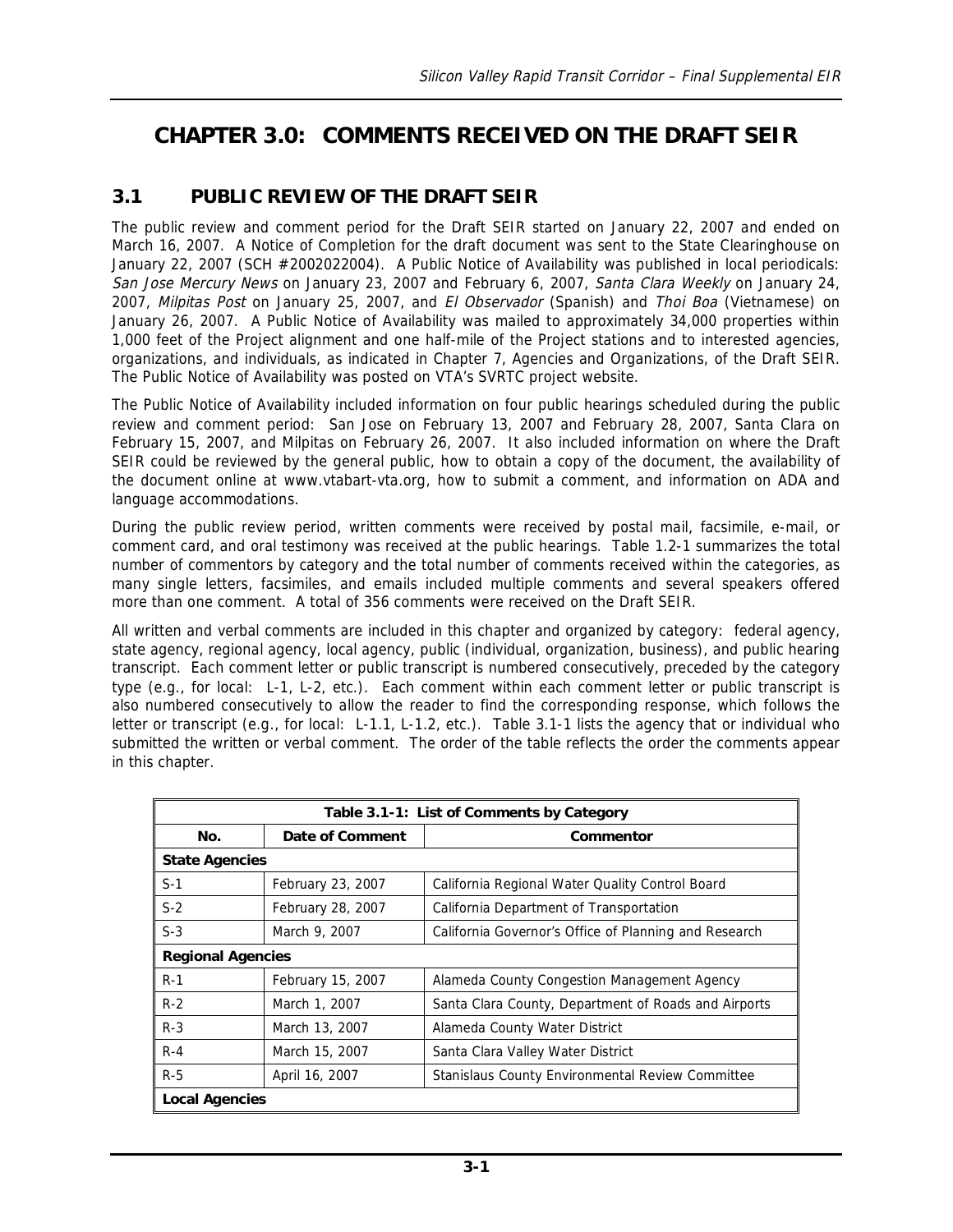|         | Table 3.1-1: List of Comments by Category          |                                                                            |  |  |  |
|---------|----------------------------------------------------|----------------------------------------------------------------------------|--|--|--|
| No.     | <b>Date of Comment</b>                             | <b>Commentor</b>                                                           |  |  |  |
| $L-1$   | February 22, 2007                                  | City of San Jose, Historic Preservation Officer                            |  |  |  |
| $L-2$   | March 13, 2007                                     | City of Milpitas                                                           |  |  |  |
| $L-3$   | March 12, 2007                                     | City of Fremont, Transportation and Operations                             |  |  |  |
| $L - 4$ | March 15, 2007                                     | City of San Jose, Department of Planning, Building and<br>Code Enforcement |  |  |  |
| $L-5$   | March 16, 2007                                     | San Jose Historic Landmarks Commission                                     |  |  |  |
| $L-6$   | March 15, 2007                                     | City of Fremont, Community Development                                     |  |  |  |
| $L - 7$ | March 16, 2007                                     | City of Santa Clara, Planning Division                                     |  |  |  |
| $L-8$   | March 16, 2007                                     | Alum Rock Unified School District                                          |  |  |  |
|         | <b>Public (Individual, Organization, Business)</b> |                                                                            |  |  |  |
| $P-1$   | February 6, 2007                                   | <b>Dmitry Tadenev</b>                                                      |  |  |  |
| $P-2$   | February 10, 2007                                  | <b>Dmitry Tadenev</b>                                                      |  |  |  |
| $P-3$   | February 2, 2007                                   | Rajeev Bhargava                                                            |  |  |  |
| $P-4$   | February 10, 2007                                  | Charlie Cameron                                                            |  |  |  |
| $P-5$   | February 28, 2007                                  | Frank De Smidt                                                             |  |  |  |
| P-6     | No date                                            | Danny Garza                                                                |  |  |  |
| $P-7$   | March 1, 2007                                      | <b>Rudolf Metz</b>                                                         |  |  |  |
| $P-8$   | January 28, 2007                                   | <b>Brian Pirkl</b>                                                         |  |  |  |
| P-9     | March 2, 2007                                      | Rani Nair                                                                  |  |  |  |
| $P-10$  | February 26, 2007                                  | Richard Tretten                                                            |  |  |  |
| $P-11$  | January 31, 2007                                   | Syed Malek                                                                 |  |  |  |
| $P-12$  | February 16, 2007                                  | Ramya Kathirvelu                                                           |  |  |  |
| $P-13$  | February 3, 2007                                   | Scott McKay                                                                |  |  |  |
| $P-14$  | March 3, 2007                                      | Zhirong Lin                                                                |  |  |  |
| $P-15$  | March 7, 2007                                      | Montague Parkway Associates, LP                                            |  |  |  |
| $P-16$  | March 5, 2007                                      | John Urban                                                                 |  |  |  |
| $P-17$  | February 15, 2007                                  | Robert Allen                                                               |  |  |  |
| $P-18$  | March 13, 2007                                     | Mara Craggs                                                                |  |  |  |
| $P-19$  | March 14, 2007                                     | M.J. Dunbar                                                                |  |  |  |
| $P-20$  | March 16, 2007                                     | Joanne Curme                                                               |  |  |  |
| $P-21$  | March 14, 2007                                     | Yaw Fann                                                                   |  |  |  |
| $P-22$  | March 14, 2007                                     | Julie Thompson                                                             |  |  |  |
| $P-23$  | March 16, 2007                                     | John Urban                                                                 |  |  |  |
| $P-24$  | March 15, 2007                                     | Chung Wei                                                                  |  |  |  |
| $P-25$  | March 16, 2007                                     | Morrison & Foerster                                                        |  |  |  |
| $P-26$  | March 13, 2007                                     | Foley & Lardner LLP                                                        |  |  |  |
| $P-27$  | March 16, 2007                                     | Dalila Rojas                                                               |  |  |  |
| $P-28$  | March 16, 2007                                     | Roy Nakadegawa                                                             |  |  |  |
| $P-29$  | March 16, 2007                                     | Craig Iverson                                                              |  |  |  |
| $P-30$  | March 16, 2007                                     | Carel Boekema                                                              |  |  |  |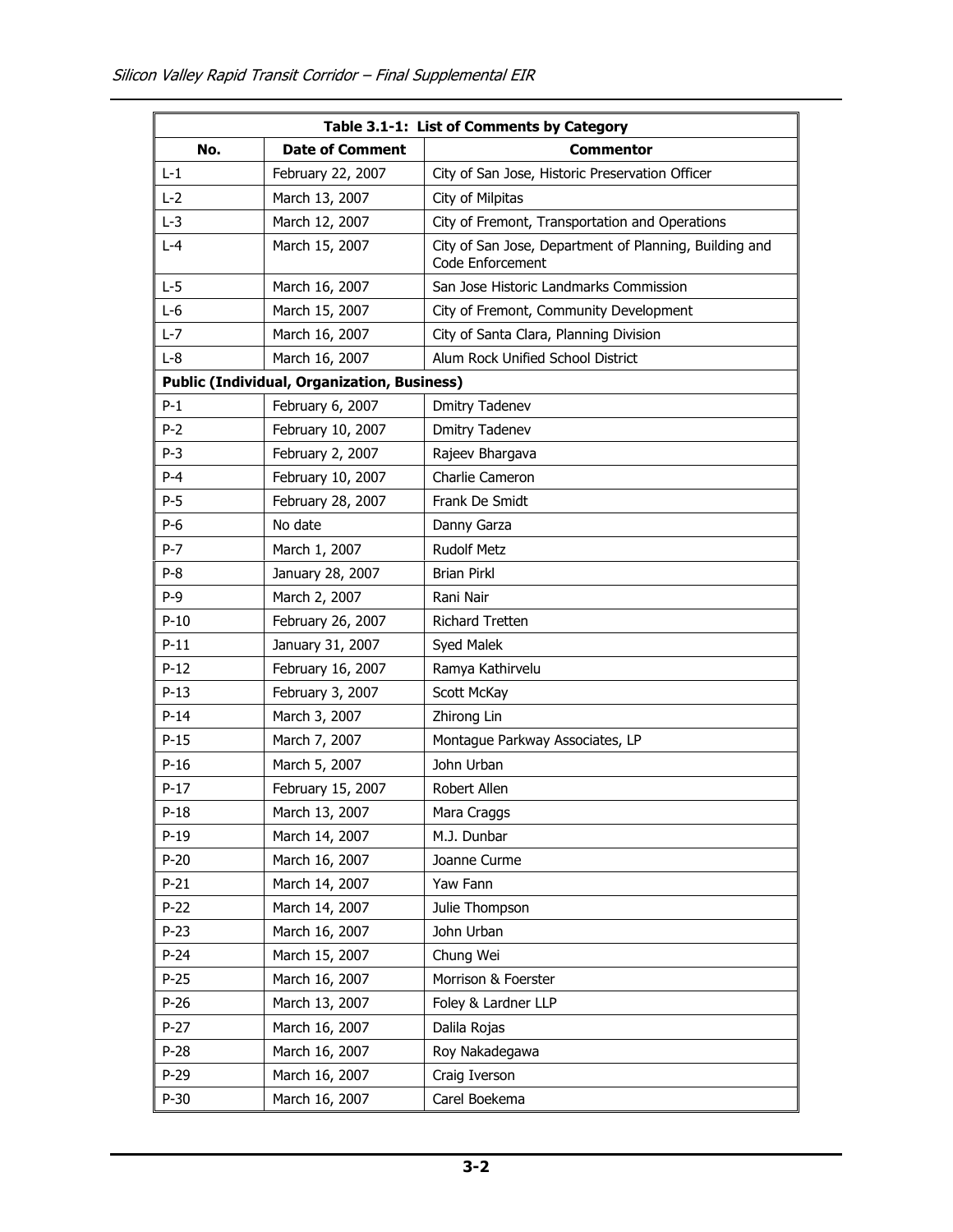| Table 3.1-1: List of Comments by Category |                        |                                         |  |  |  |
|-------------------------------------------|------------------------|-----------------------------------------|--|--|--|
| No.                                       | <b>Date of Comment</b> | <b>Commentor</b>                        |  |  |  |
| $P-31$                                    | March 16, 2007         | Jerry Krinock                           |  |  |  |
| $P-32$                                    | March 14, 2007         | <b>HP Pavilion</b>                      |  |  |  |
| $P-33$                                    | March 19, 2007         | Preservation Action Council of San Jose |  |  |  |
| P-34                                      | March 16, 2007         | San Jose Downtown Association           |  |  |  |
| $P-35$                                    | February 22, 2007      | Susan Bradley                           |  |  |  |
| $P-36$                                    | No date                | <b>Richard Tretten</b>                  |  |  |  |
| $P-37$                                    | No date                | Robert Van Cleef                        |  |  |  |
| P-38                                      | No date                | Helen Garza                             |  |  |  |
| $P-39$                                    | No date                | Helen Garza                             |  |  |  |
| $P-40$                                    | No date                | R.E. Van Cleef                          |  |  |  |
| $P-41$                                    | No date                | Danny Garza                             |  |  |  |
| $P-42$                                    | No date                | Paula Velsey                            |  |  |  |
| $P-43$                                    | No date                | R.E. Van Cleef                          |  |  |  |
| $P-44$                                    | February 28, 2007      | Danny Garza                             |  |  |  |
| $P-45$                                    | February 13, 2007      | Christopher Frey                        |  |  |  |
| $P-46$                                    | February 15, 2007      | Jim Stallman                            |  |  |  |
| $P-47$                                    | No date                | Steve Van Pelt                          |  |  |  |
| $P-48$                                    | February 28, 2007      | Eli Segall                              |  |  |  |
| $P-49$                                    | No date                | The-Vu Nguyen                           |  |  |  |
| $P-50$                                    | No date                | D.J. Blanchard                          |  |  |  |
| $P-51$                                    | No date                | Joe Witt                                |  |  |  |
| $P-52$                                    | March 3, 2007          | Jie Yuan                                |  |  |  |
| $P-53$                                    | No date                | Felix J. Reliford                       |  |  |  |
| $P-54$                                    | No date                | Monty Britton                           |  |  |  |
| $P-55$                                    | February 10, 2007      | Charlie Cameron                         |  |  |  |
| $P-56$                                    | March 14, 2007         | San Jose Arena Authority                |  |  |  |
| <b>Transcripts</b>                        |                        |                                         |  |  |  |
| T-1 February 13, 2007                     |                        |                                         |  |  |  |
| William Garbett                           |                        |                                         |  |  |  |
| Christopher Frey                          |                        |                                         |  |  |  |
| David Davenport                           |                        |                                         |  |  |  |
| <b>Richard Tretten</b>                    |                        |                                         |  |  |  |
| Robert Van Cleef                          |                        |                                         |  |  |  |
| Helen Garza                               |                        |                                         |  |  |  |
| T-2 February 15, 2007                     |                        |                                         |  |  |  |
| <b>Bob Blakely</b>                        |                        |                                         |  |  |  |
| Ken Sinclair                              |                        |                                         |  |  |  |
| Steve Van Pelt                            |                        |                                         |  |  |  |
| John Urban                                |                        |                                         |  |  |  |
| T-3 February 26, 2007                     |                        |                                         |  |  |  |